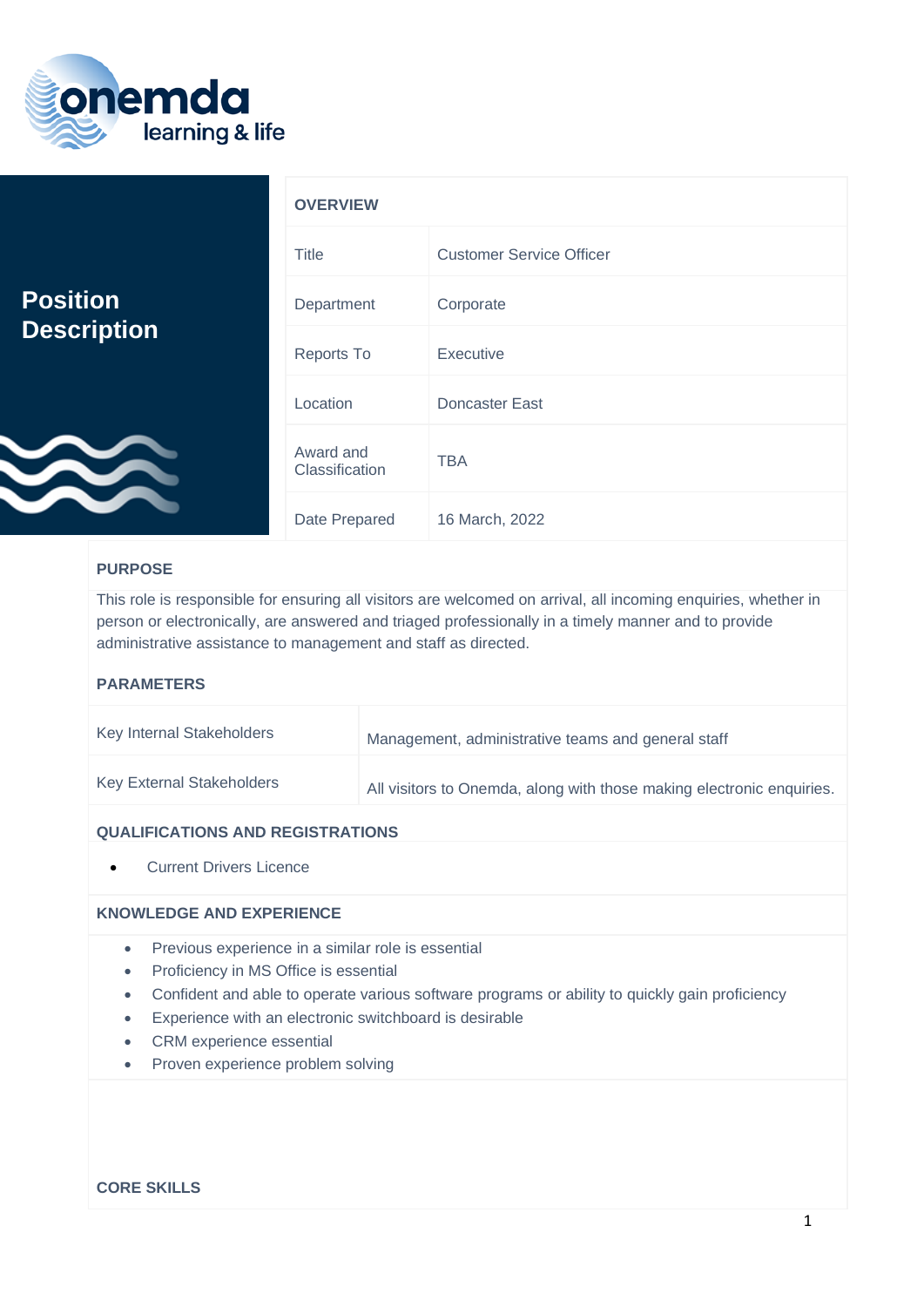

### **Specialist Skills and Knowledge**

- Excellent customer service skills
- Strong written and verbal communication skills
- Strong organisational and time management skills
- High attention to detail
- Ability to work autonomously and as part of a team
- Enthusiastic, professional and customer focused (internally and externally)

#### **Interpersonal Skills**

- High level of interpersonal and communication skills (both written and verbal), including an ability to represent and negotiate on behalf of the organisation
- Ability to work collaboratively across all areas of the organisation
- Demonstrated ability to communicate effectively with persons with a disability, staff and advocates

#### **MUTUAL COMMITMENTS**

**Equal Opportunity.** Onemda is committed to being an equal opportunity employer, aiming to provide every employee with fair access to all workplace opportunities and benefits. In return, employees will treat each other fairly, without discrimination.

**Diversity.** Onemda welcomes and embraces diversity through providing safe, positive and nurturing environment which celebrates the rich dimensions and contributions of diversity contained within each individual.

**Safety Screening.** An offer of employment cannot be confirmed until the safety screening requirements have been conducted, assessed and clearance has been given.

The safety screening process incorporates the completion of the following:

- Criminal history check (crimcheck.org.au)
- Reference check (including, but not limited to, disciplinary action disclosure, confirmation of qualifications and training and an understanding of appropriate behaviors)
- Disability Worker Exclusion Scheme (DWES) check

**Safeguards**: Vulnerable people have the right to be and feel safe. Onemda has zero tolerance for any form of abuse.